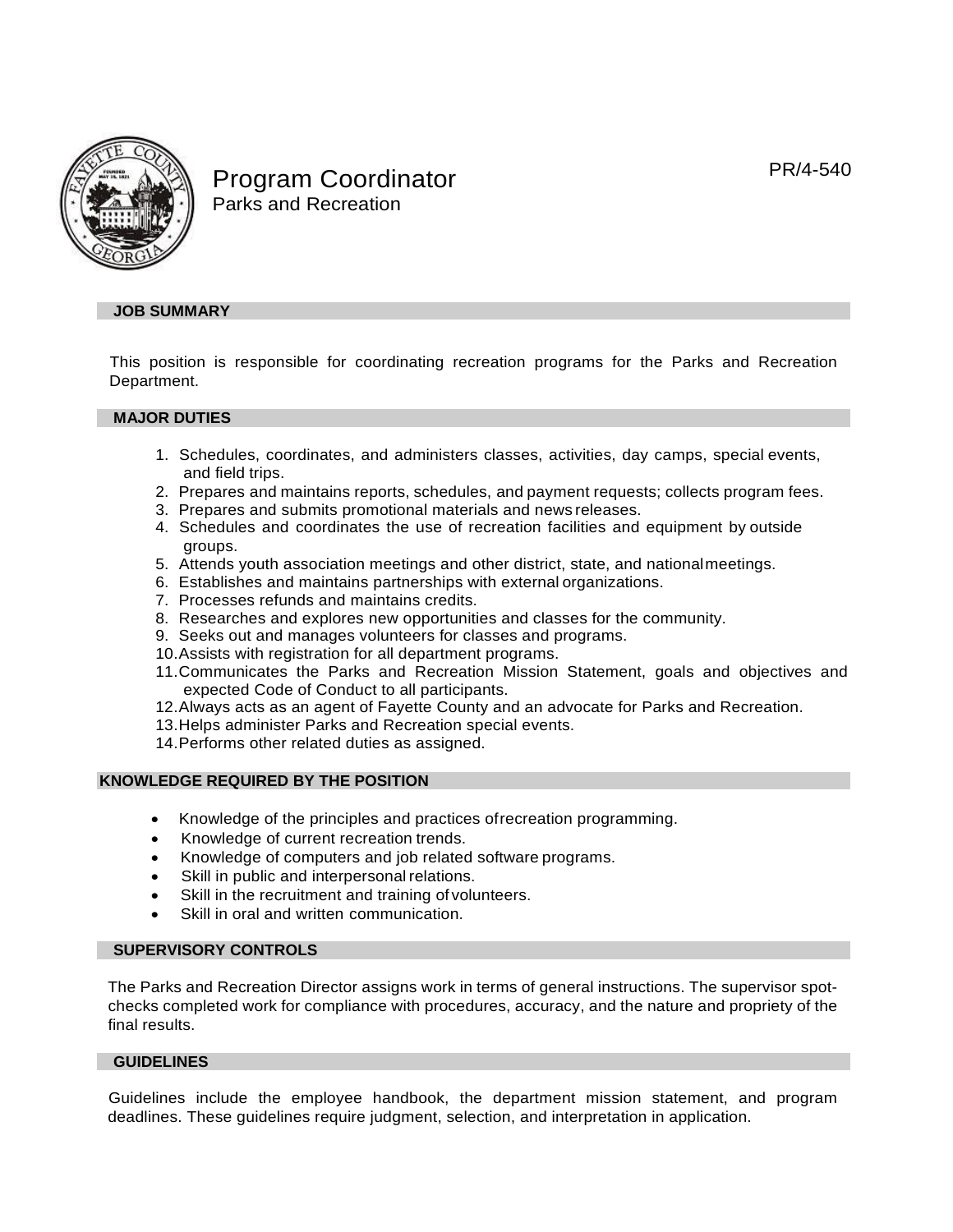## **COMPLEXITY/SCOPE OF WORK**

The work consists of varied duties in the coordination of recreation programs. Strict regulations and procedures contribute to the complexity of the position.

#### **COMPLEXITY/SCOPE OF WORK**

The purpose of this position is to coordinate recreational programming for the Parks and Recreation Department. Success in this position contributes to an effective parks and recreation program for area residents.

## **CONTACTS**

- Contacts are typically with co-workers, educators, civic organizations, volunteers, coaches, members of the news media, participants, and members of the general public.
- Contacts are typically to give or exchange information; resolve problems; provide services; and motivate and influence persons.

## **PHYSICAL DEMANDS/ WORK ENVIRONMENT**

- The work is typically performed while sitting at a desk or table or while standing or walking. The employee occasionally lifts light and frequently heavy objects, climbs ladders, and uses tools or equipment requiring a high degree of dexterity.
- The work is typically performed in an office or outdoors. The employee is exposed to occasional cold or inclement weather.

#### **SUPERVISORY AND MANAGEMENT RESPONSIBILITY**

This position has direct supervision over part-time and volunteer personnel.

# **SPECIAL CERTIFICATIONS AND LICENSES**

- Possession of a valid State of Georgia driver's license (Class C) and a satisfactory Motor Vehicle Record (MVR) in compliance with County Safety and Loss Control Guidelines. Completion of the State of Georgia Department of Transportation Defensive Driving Course and/or Emergency Vehicle Operation Certification within twelve (12) months of employment. Possession of or ability to readily obtain CPR certification and AED certification.
- Possession or ability to obtain Mandatory Reporter Certification.
- Possession or ability to obtain concussion training.

#### **ADA COMPLIANCE**

• Fayette County is an Equal Opportunity Employer. ADA requires the County to provide reasonable accommodations to qualified individuals with disabilities. Prospective and current employees are invited to discuss accommodations.